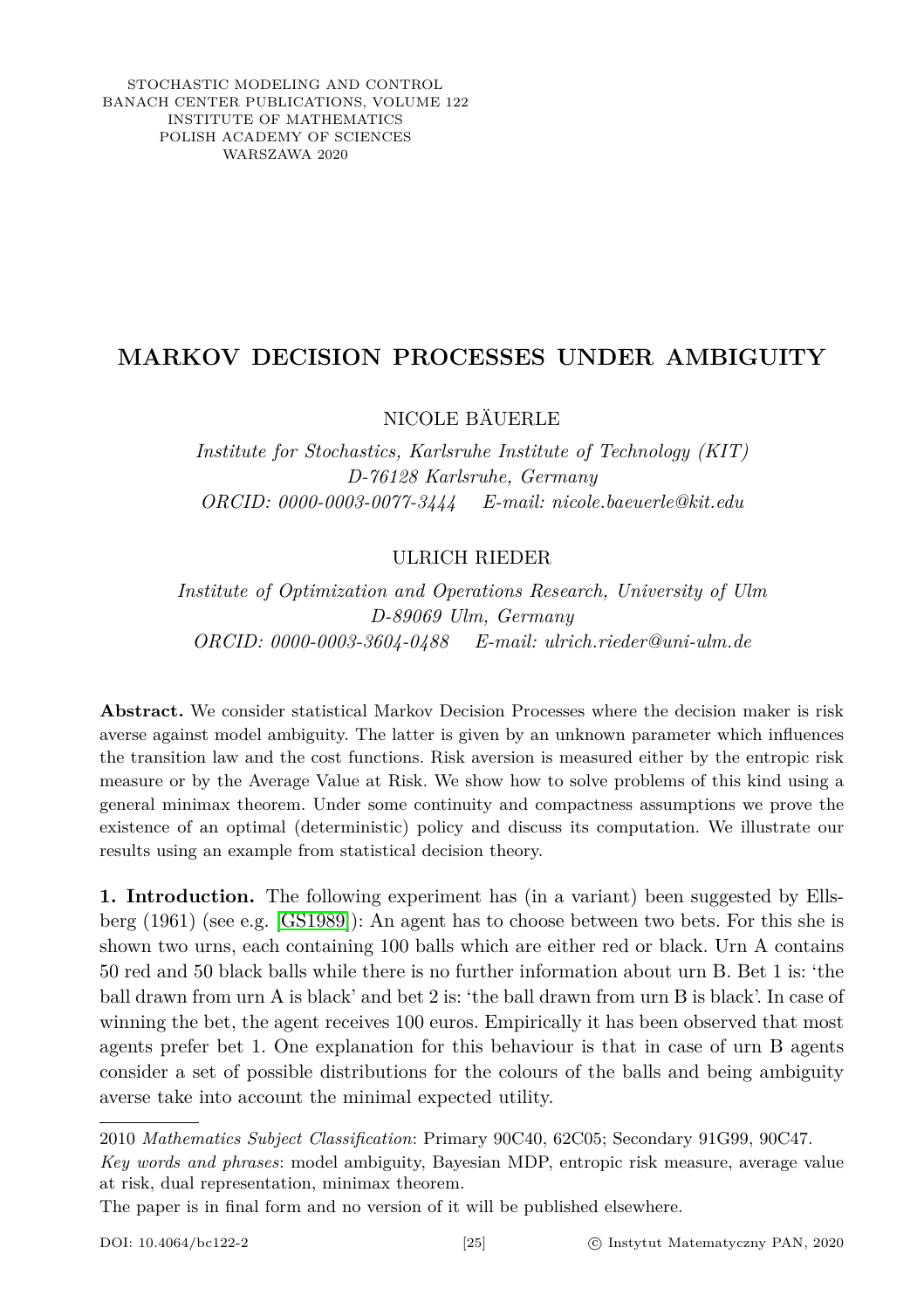This point of view has become popular in economics and has been formalized later on. In particular one has to specify the possible set of distributions which have to be taken into account. For example [\[HS2001\]](#page-14-1) consider in the framework of a continuous-time consumption problem the set of distributions  $\mathbb P$  whose relative entropy with respect to a fixed distribution  $\mathbb{P}_0$  is less or equal to a constant. Using a Lagrange approach this is equivalent to penalizing the robust problem with the distance of the distribution to  $\mathbb{P}_0$ . Optimization criteria like this have been put on an axiomatic basis by [\[MMR2006\]](#page-14-2).

As far as Markov Decision Processes (MDPs) are concerned, robust approaches have been considered in [\[I2005\]](#page-14-3) among others. As in [\[HS2001\]](#page-14-1) model ambiguity is here treated with respect to the whole probability measure of the process. Since the probability measure in MDP theory is a product of transition kernels such robust optimization problems can also be interpreted as games against nature.

In this paper we will take another point of view which is related to the models introduced in [\[KMM2005\]](#page-14-4). There, the whole risk is separated into two parts: Model ambiguity and operating risk. One has to operate a system under an unknown probability law which is chosen by nature (from a finite set) in a worst case way. This model ambiguity is incorporated in the optimization criterion in a risk-sensitive way. For further literature on ambiguity see the survey [\[GR2013\]](#page-14-5).

We will start with a statistical Markov Decision Process where the transition kernel and cost functions depend on an unknown parameter for which we have a prior distribution. Only the states of the process are observable. Since the Ellsberg experiment suggests that the parameter (model) ambiguity should be treated different to uncertainty of the evolution of the process, we will consider the expected cost of a policy as a random variable and use the entropic risk measure for the model ambiguity. This is in this specific setting similar to the approach in [\[KMM2005\]](#page-14-4), but different to approaches where the entropic risk measure is applied to the product measure of parameter uncertainty and uncertainty of process evolution. The latter approach has been pursued in [\[BR2017\]](#page-14-6) and extended to robust problems in [\[RS2018\]](#page-14-7). Using the dual representation of the entropic risk measure we can show that there is a connection of our risk-sensitive optimization criterion to the robust penalty problem considered in [\[HS2001\]](#page-14-1). Relations like this have already been discussed in [\[O2012\]](#page-14-8). However, note that in our setting nature chooses only the worst case measure with respect to the parameter uncertainty. Our model includes both the classical Bayesian MDP (with risk neutral attitude towards ambiguity) and the robust MDP as limiting cases. We use the general minimax theorem of Kneser, Fan, Sion (see [\[S1958\]](#page-14-9)) and results of [\[S1979\]](#page-14-10) to solve our problem. It is easy to see from our approach that the solution method not only applies to the case where model ambiguity is evaluated by the entropic risk measure, but to any convex risk measure with a suitable dual representation. Thus, we will also consider the case where model ambiguity is evaluated by the Average Value at Risk. This complements studies in which the Average Value at Risk is applied to the whole discounted cost (see e.g. [\[BO2011,](#page-13-0) [CTMP2015\]](#page-14-11)).

Our paper is organized as follows: In the next section we introduce our statistical MDP with a given prior distribution  $\mu_0$  and the optimization criterion which we consider. Alternative representations and interpretations are also discussed. Section [3](#page-5-0) is then devoted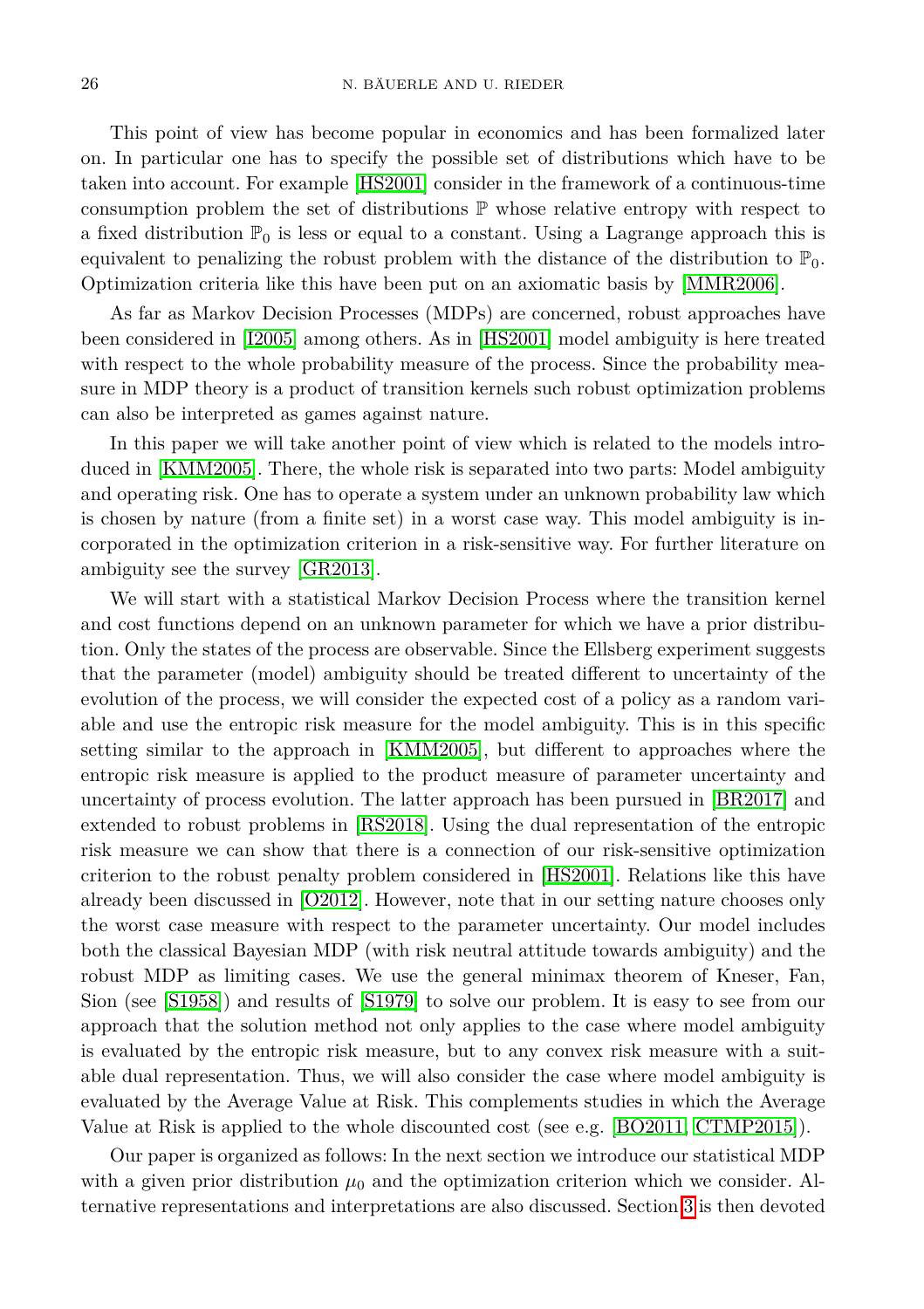to the minimax theorem and the existence of optimal polices. It will turn out that under some continuity and compactness assumptions, optimal policies exist and coincide with the optimal policy of a classical Bayesian MDP with different (more pessimistic) prior  $\mu^*$  instead of  $\mu_0$ . The model with Average Value at Risk is discussed in Section [4](#page-8-0) and yields from a structural point of view the same policy. Section [5](#page-9-0) explains how the problem can be solved in an algorithmic way. In the last section we explain our approach using a specific example from statistical decision theory. In this example we are able to derive the optimal policy for the entropic risk measure as well as for the Average Value at Risk.

<span id="page-2-0"></span>**2. MDP with entropic risk measure for model ambiguity.** We suppose that a *statistical Markov Decision Process* is given which we introduce as follows: We assume that the state space *E* is a Borel space, i.e., a Borel subset of some Polish space endowed with the *σ*-algebra of Borel sets. Actions can be taken from a set *A* which is again a Borel space. The set  $D_n \subset E \times A$  is a Borel subset for  $n \in \mathbb{N}_0$ . By  $D_n(x) := \{a \in A : (x, a) \in D_n\}$ we denote the feasible actions depending on the state *x* at time *n*. We assume that *D<sup>n</sup>* contains the graph of a measurable mapping from *E* to *A*. Furthermore, there is a non-empty parameter space  $\Theta$  endowed with some  $\sigma$ -algebra. The stochastic transition kernel  $Q_n^{\vartheta}$  from  $D_{n-1}$  to  $E$  which determines the distribution of the new state at time  $n$ given the current state and action depends on a parameter  $\vartheta \in \Theta$ . So,  $Q_n^{\vartheta}(B|x, a)$  is the probability that the next state at time *n* is in  $B \in \mathcal{B}(E)$ , given the current state is *x* and action  $a \in D_{n-1}(x)$  is taken.  $Q_0^{\vartheta}$  is the distribution of the initial state. In what follows we assume that the law of motion is given by

$$
Q_0^{\vartheta}(dx) := q_0^{\vartheta}(x)\lambda_0(dx),
$$
  
\n
$$
Q_n^{\vartheta}(dx'|x, a) := q_n^{\vartheta}(x, a, x')\lambda_n(dx').
$$

where  $\lambda_n$  are probability measures on *E*. Moreover, let

$$
(\vartheta, x) \mapsto q_0^{\vartheta}(x),
$$
  

$$
(\vartheta, x, a, x') \mapsto q_n^{\vartheta}(x, a, x')
$$

be non-negative measurable functions on  $\Theta \times E$  and  $\Theta \times D_{n-1} \times E$  for all  $n \in \mathbb{N}$ , respectively.

REMARK. In general,  $\lambda_n$  are assumed to be  $\sigma$ -finite measures for all *n*. But then there exists a probability measure  $\lambda_n^*$  and a finite positive density  $f_n(x')$  such that  $\lambda_n(dx') =$  $f_n(x')\lambda_n^*(dx')$ . Thus, we can replace  $\lambda_n$  by  $\lambda_n^*$  and  $q_n^{\vartheta}(x, a, x')$  by  $q_n^{\vartheta}(x, a, x')f_n(x')$  and without loss of generality we may assume that  $\lambda_n$  are probability measures.

Next, we introduce policies for the decision maker. Here it is important to consider the *set of observable histories* which are defined as follows:

$$
H_0 := E
$$
  
\n
$$
H_n := \{(h_{n-1}, a_{n-1}) : h_{n-1} \in H_{n-1}, a_{n-1} \in D_{n-1}(x_{n-1})\} \times E.
$$

An element  $h_n = (x_0, a_0, x_1, \ldots, x_n) = (h_{n-1}, a_{n-1}, x_n) \in H_n$  denotes the observable history of the process up to time *n* which consists of the sequence of states and actions. For a Borel set *M* we denote by  $\mathcal{P}(M)$  the set of all probability measures on M. In what follows we consider MDPs with finite horizon  $N \in \mathbb{N}$ .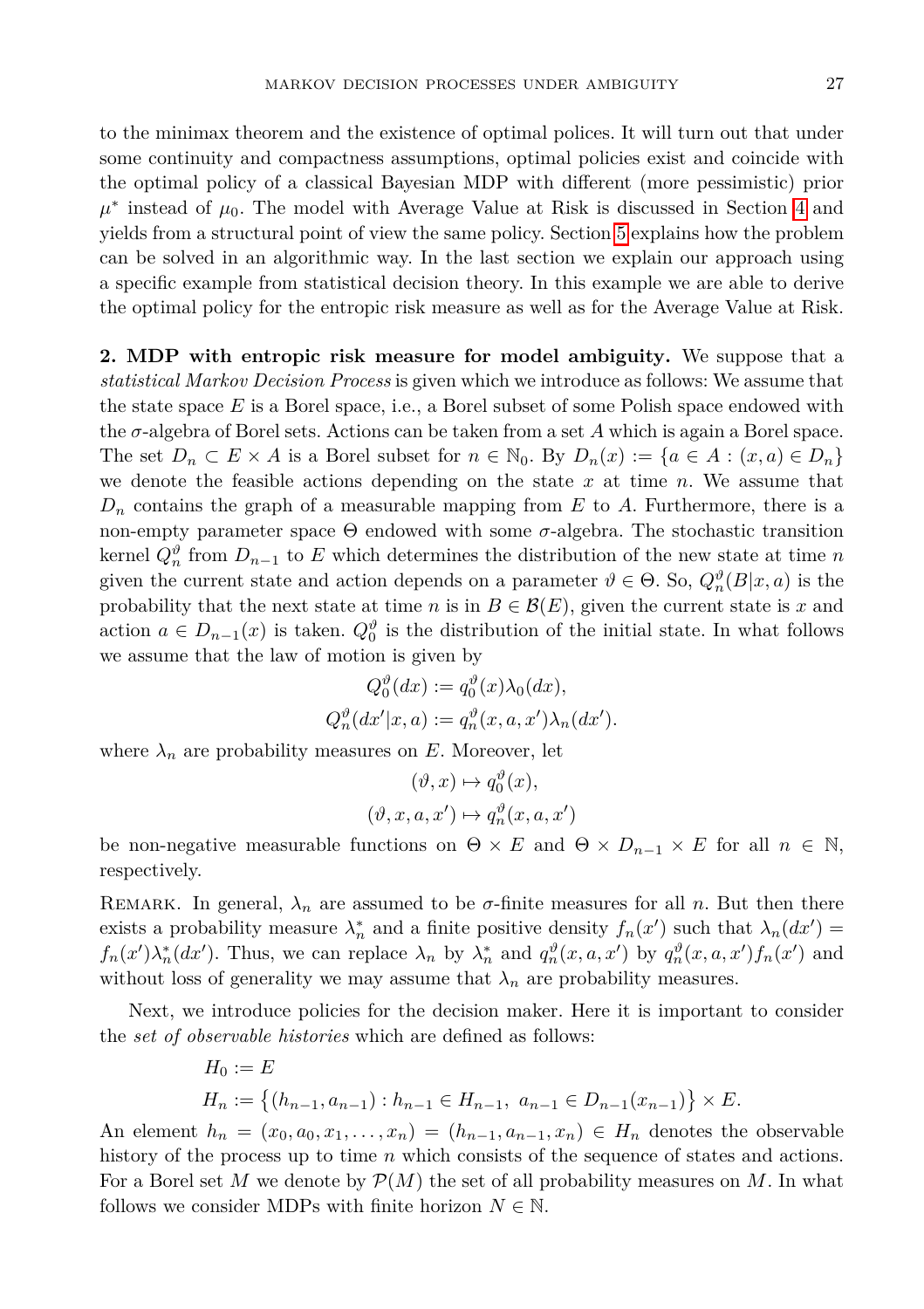DEFINITION 2.1.

- a) A measurable mapping  $\pi_n : H_n \to \mathcal{P}(A)$  with the property that  $\pi_n(h_n)(D_n(x_n)) = 1$ for  $h_n \in H_n$  is called a *randomized decision rule* at stage *n*.
- b) A sequence  $\pi = (\pi_0, \pi_1, \dots, \pi_{N-1})$  where  $\pi_n$  is a randomized decision rule at stage *n* for all  $n = 0, \ldots, N - 1$ , is called *policy*. We denote by  $\Pi$  the set of all policies.
- c) A decision rule  $\pi_n : H_n \to \mathcal{P}(A)$  is called *deterministic* if  $\pi_n(h_n) = \delta_{f_n(h_n)}$  for some measurable function  $f_n: H_n \to A$  with  $f_n(h_n) \in D_n(x_n)$ . Here  $\delta_x$  is the one-point measure on *x*. A policy is called *deterministic* if all decision rules are deterministic.

A policy  $\pi = (\pi_0, \pi_1, \dots, \pi_{N-1})$  induces according to the theorem of Ionescu–Tulcea a probability measure

$$
\mathbb{P}_{\pi}^{\vartheta}:=Q_0^{\vartheta}\otimes \pi_0\otimes Q_1^{\vartheta}\otimes \pi_1\otimes Q_2^{\vartheta}\otimes \ldots \otimes \pi_{N-1}\otimes Q_N^{\vartheta}
$$

on  $H_N$ . Since  $Q_n^{\vartheta}$  depends measurably on  $\vartheta$ , we may infer that for any  $\pi \in \Pi$ , the mapping  $(\vartheta, B) \mapsto \mathbb{P}_{\pi}^{\vartheta}(B)$  is a transition probability from  $\Theta$  into  $H_N$ .

The corresponding stochastic decision process is given by  $(X_0, A_0, X_1, A_1, \ldots, X_N)$ and determines the state-action process.

Next, we define our objective function. For this, consider measurable and *bounded* real-valued cost functions

$$
(\vartheta, x, a) \mapsto c_n^{\vartheta}(x, a)
$$

on  $\Theta \times D_n$ ,  $n = 0, 1, ..., N - 1$  and a measurable and *bounded* terminal cost

$$
(\vartheta,x)\mapsto g_N^{\vartheta}(x)
$$

on  $\Theta \times E$ . All cost functions may depend on the unknown parameter  $\vartheta$ . Note that in this case we assume that costs are not observable.

We are now interested in the costs incurred by this decision process over the finite time horizon *N*. Therefore, we define for a policy *π*

$$
C_{N\pi}(\vartheta) := \mathbb{E}_{\pi}^{\vartheta} \Big[ \sum_{n=0}^{N-1} c_n^{\vartheta} (X_n, A_n) + g_N^{\vartheta} (X_N) \Big]
$$

<span id="page-3-0"></span>where  $\mathbb{E}_{\pi}^{\vartheta}$  is the expectation with respect to  $\mathbb{P}_{\pi}^{\vartheta}$ . Note that  $\vartheta \mapsto C_{N_{\pi}}(\vartheta)$  is measurable on  $\Theta$ . Suppose  $\mu_0 \in \mathcal{P}(\Theta)$  is a fixed initial belief about the unknown parameter  $\vartheta$ . In the established theory of Bayesian MDP (see e.g. [\[BR2011,](#page-13-1) Section 5]) the aim would be to minimize

<span id="page-3-2"></span><span id="page-3-1"></span>
$$
\int C_{N\pi}(\vartheta)\,\mu_0(d\vartheta)\tag{1}
$$

over all policies  $π$ . This criterion implies that the decision maker is risk neutral with respect to the operating risk as well as with respect to model ambiguity, given in form of the prior  $\mu_0$ . In what follows we will now consider the case that the decision maker is risk averse with respect to model ambiguity. More precisely, we consider

$$
V_N(\pi) := \frac{1}{\gamma} \ln \left( \int e^{\gamma C_{N\pi}(\vartheta)} \mu_0(d\vartheta) \right),\tag{2}
$$

$$
V_N := \inf_{\pi} V_N(\pi) \tag{3}
$$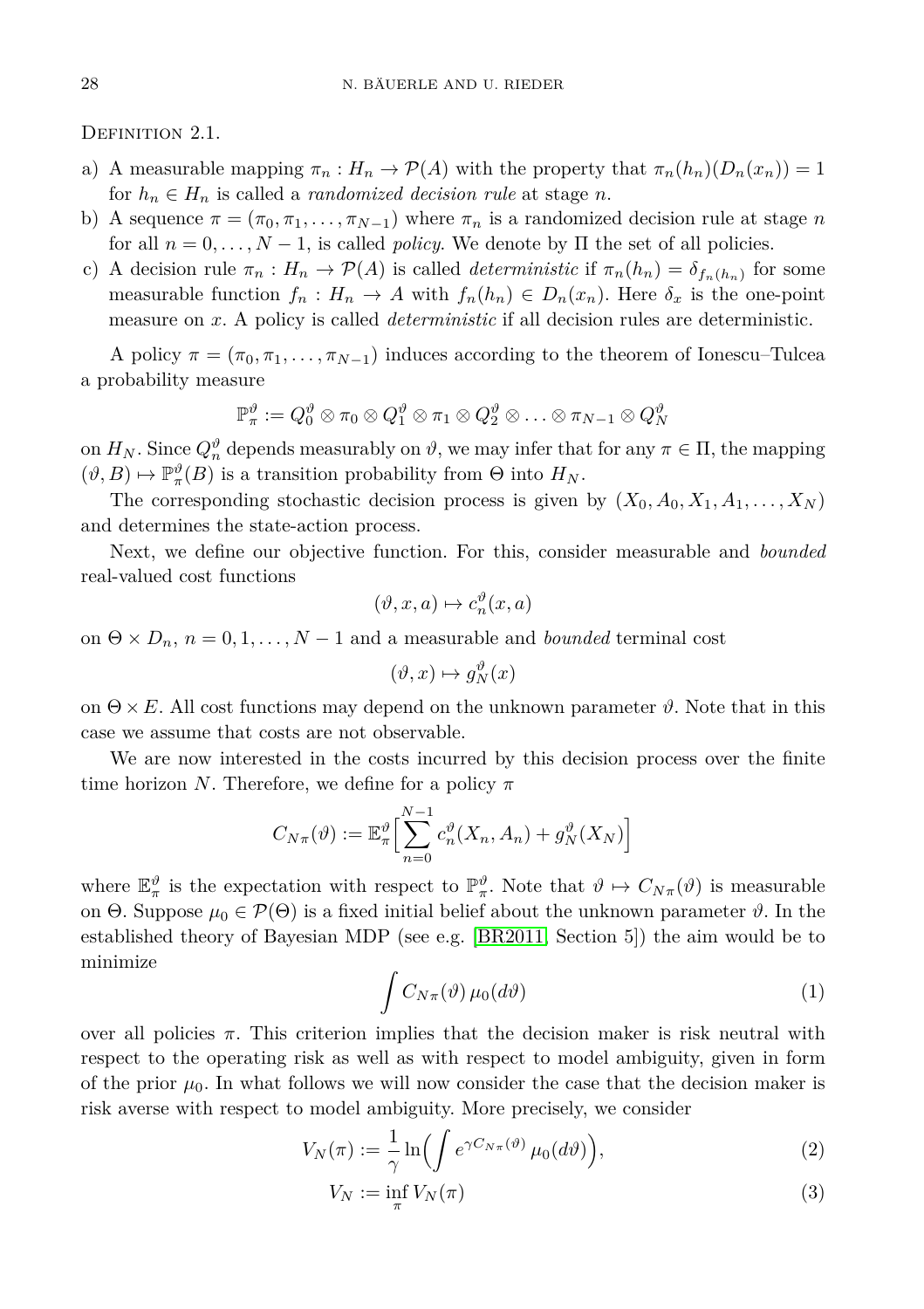with  $\gamma > 0$ . For small  $\gamma$  the criterion is approximately equal to (see [\[BP2003\]](#page-14-12))

$$
V_N(\pi) \approx \int C_{N\pi}(\vartheta) \,\mu_0(d\vartheta) + \frac{1}{2} \gamma \, \text{Var}_{\mu_0}[C_{N\pi}],
$$

where  $Var_{\mu_0}[C_{N\pi}]$  is the variance of the random variable  $C_{N\pi}(\vartheta)$  when  $\vartheta$  has distribution  $\mu_0$ . In particular for  $\gamma \downarrow 0$  we obtain in the limit the classical Bayesian MDP [\(1\)](#page-3-0). For  $\gamma > 0$  the variability of the minimal cost in  $\vartheta$  is penalized. Moreover, we have the following representation for [\(2\)](#page-3-1), also known as 'dual' representation (see [\[FS2016,](#page-14-13) p. 279]) where

$$
V_N(\pi) = \sup_{\mu \in \mathcal{P}(\Theta)} \left\{ \int C_{N\pi}(\vartheta) \, \mu(d\vartheta) - \frac{1}{\gamma} I(\mu \| \mu_0) \right\}
$$

with the usual abbreviation

$$
I(\mu \| \nu) := \begin{cases} \int \ln(\frac{d\mu}{d\nu}) \, d\mu, & \text{if } \mu \ll \nu, \\ \infty, & \text{otherwise,} \end{cases}
$$

for the relative entropy function or Kullback–Leibler distance between two measures  $\mu, \nu \in \mathcal{P}(\Theta)$ . Note that  $\int C_{N_{\pi}}(\vartheta) \mu(d\vartheta)$  is finite since  $c_n^{\vartheta}$  and  $g_N^{\vartheta}$  are assumed to be bounded. From this representation we see that the case  $\gamma \uparrow \infty$  corresponds to the case of a robust optimization problem or worst-case optimization problem where we minimize the cost if nature chooses the least favourable measure for the parameter  $\vartheta$ . For  $\gamma > 0$ this means that potentially a whole range of beliefs about  $\vartheta$  is considered but deviations from the belief  $\mu_0$  are penalized. A similar criterion has been used in [\[HS2001\]](#page-14-1) where preferences of an agent for a bet  $(r.v.) X : \Omega \to \mathbb{R}$  are expressed by

$$
\sup_{\mathbb{P}\in\mathcal{P}(\Omega)}\Bigl\{\mathbb{E}_{\mathbb{P}}[X]-\frac{1}{\gamma}I(\mathbb{P}\|\mathbb{P}_0)\Bigr\},
$$

where  $\Omega$  is a reference probability space corresponding to the outcomes of the underlying stochastic experiment. In our paper we relate model ambiguity only to the unknown parameter  $\vartheta$ . This is connected to what in economics is called two-stage approach and where ambiguity typically arises in the first (model) stage. Empirically this has been discovered in the famous Ellsberg experiment. In [\[KMM2005\]](#page-14-4) it has been suggested to consider

$$
\sum_j p_j \xi \big( \mathbb{E}_{\mathbb{P}_j} [U(X)] \big)
$$

as a preference function where  $\xi$  is an increasing real-valued function which describes the agent's attitude towards ambiguity and U is a utility function.  $\mathbb{P}_j$  are here different probability measures which correspond to different models.

In what follows we define

<span id="page-4-0"></span>
$$
C_{N\pi}(\mu) := \int C_{N\pi}(\vartheta) \,\mu(d\vartheta).
$$

When we insert the dual representation in [\(3\)](#page-3-2), then we obtain

$$
V_N = \inf_{\pi} \sup_{\mu \in \mathcal{P}(\Theta)} \left\{ C_{N\pi}(\mu) - \frac{1}{\gamma} I(\mu \| \mu_0) \right\}.
$$
 (4)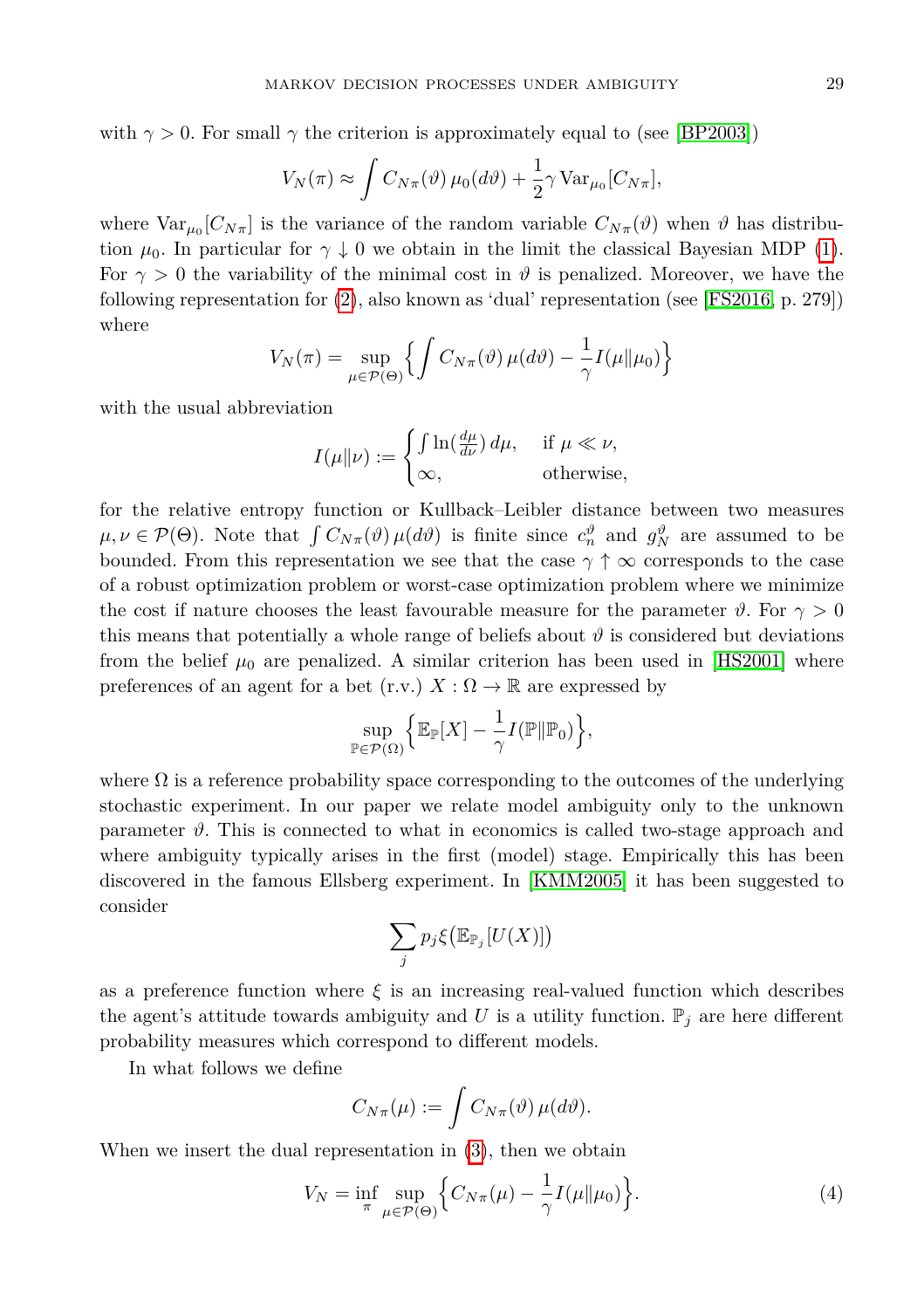Though it is well-known how the solution of the inner optimization looks like, namely (see [\[DMS1999,](#page-14-14) Section 2])

$$
\hat{\mu}(d\vartheta) := \frac{e^{C_{N\pi}(\vartheta)}}{\int e^{C_{N\pi}(\vartheta')} \mu_0(d\vartheta')} \mu_0(d\vartheta),
$$

it is impossible to solve the outer minimization problem directly, nor get some information about the structure of the optimal policy, since  $\hat{\mu}$  depends on the policy, too.

<span id="page-5-0"></span>**3. Existence of optimal policies.** It would be easier to solve the problem if we could interchange the sup and the inf in [\(4\)](#page-4-0). In order to achieve this we use the general minimax theorem of Kneser, Fan, Sion (see [\[S1958\]](#page-14-9)). The theorem uses the definition of concaveconvexlike functions.

DEFINITION 3.1. A function *h* on  $M \times O$  is called *concave-convexlike*, if

(i) for all  $x_1, x_2 \in M$  and  $0 \le \alpha \le 1$ , there is an  $x \in M$  such that

$$
\alpha h(x_1, y) + (1 - \alpha)h(x_2, y) \le h(x, y), \quad \text{for all } y \in O.
$$

(ii) for all  $y_1, y_2 \in O$  and  $0 \leq \alpha \leq 1$ , there is an  $y \in O$  such that

$$
\alpha h(x, y_1) + (1 - \alpha)h(x, y_2) \ge h(x, y), \quad \text{ for all } x \in M.
$$

Note in particular that any function  $h$  on  $M \times O$  which is concave in the first component and convex in the second component is concave-convexlike. Then Theorem 4.2 in [\[S1958\]](#page-14-9) tells us:

<span id="page-5-1"></span>THEOREM 3.2. Let M be any space and O be a compact space, h a function on  $M \times O$ *that is concave-convexlike. If*  $h(x, y)$  *is lower semi-continuous in y for all*  $x \in M$  *then* 

$$
\sup_x \inf_y h(x,y) = \inf_y \sup_x h(x,y).
$$

We would like to apply the theorem to the function

$$
L_N(\mu,\pi) := C_{N\pi}(\mu) - \frac{1}{\gamma} I(\mu\|\mu_0)
$$

which is defined on  $\mathcal{P}(\Theta) \times \Pi$ . A topology on  $\Pi$  can be introduced as follows: For any  $\pi \in \Pi$  denote by  $\mathbb{P}_\pi^{\lambda}$  the probability measure on  $H_N$  defined by

$$
\mathbb{P}_\pi^\lambda:=\lambda_0\otimes\pi_0\otimes\lambda_1\otimes\ldots\otimes\pi_{N-1}\otimes\lambda_N
$$

and let  $\Pi^{\lambda} := \{ \mathbb{P}_{\pi}^{\lambda} : \pi \in \Pi \} \subset \mathcal{P}(H_N)$  be the set of all probability measures  $\mathbb{P}_{\pi}^{\lambda}$  which are generated by policies. Recall that  $\lambda_n$  are the dominating measures of the transition law introduced at the beginning of Section [2.](#page-2-0) On  $\mathcal{P}(H_N)$  we consider the ws<sup>∞</sup>-topology (see [\[S1975\]](#page-14-15)), i.e. the coarsest topology such that  $\mathbb{P} \mapsto \int g d\mathbb{P}$  is continuous for all  $g: H_N \to \mathbb{R}$ such that  $(a_0, \ldots, a_{N-1}) \mapsto g(x_0, a_0, \ldots, a_{N-1}, x_N)$  is continuous for all  $x_0, \ldots, x_N$  and the function  $g$  is bounded and measurable. Given the relativization of the ws<sup>∞</sup>-topology on  $\Pi^{\lambda}$ , we can then endow  $\Pi$  with the inverse image under the mapping  $\pi \mapsto \mathbb{P}^{\lambda}_{\pi}$  of the topology on  $\Pi^{\lambda}$ . This is the coarsest topology on  $\Pi$  for which  $\pi \mapsto \mathbb{P}^{\lambda}_{\pi}$  is continuous.

For the next statements we need some assumptions for all  $n = 0, 1, \ldots, N - 1$ :

- (C1) The set  $D_n(x)$  is compact for all x.
- (C2) The function  $a \mapsto q_n^{\vartheta}(x, a, x')$  is lower semi-continuous for all  $x, x' \in E$  and  $\vartheta \in \Theta$ .
- (C3) The function  $a \mapsto c_n^{\vartheta}(x, a)$  is lower semi-continuous for all  $x \in E$  and  $\vartheta \in \Theta$ .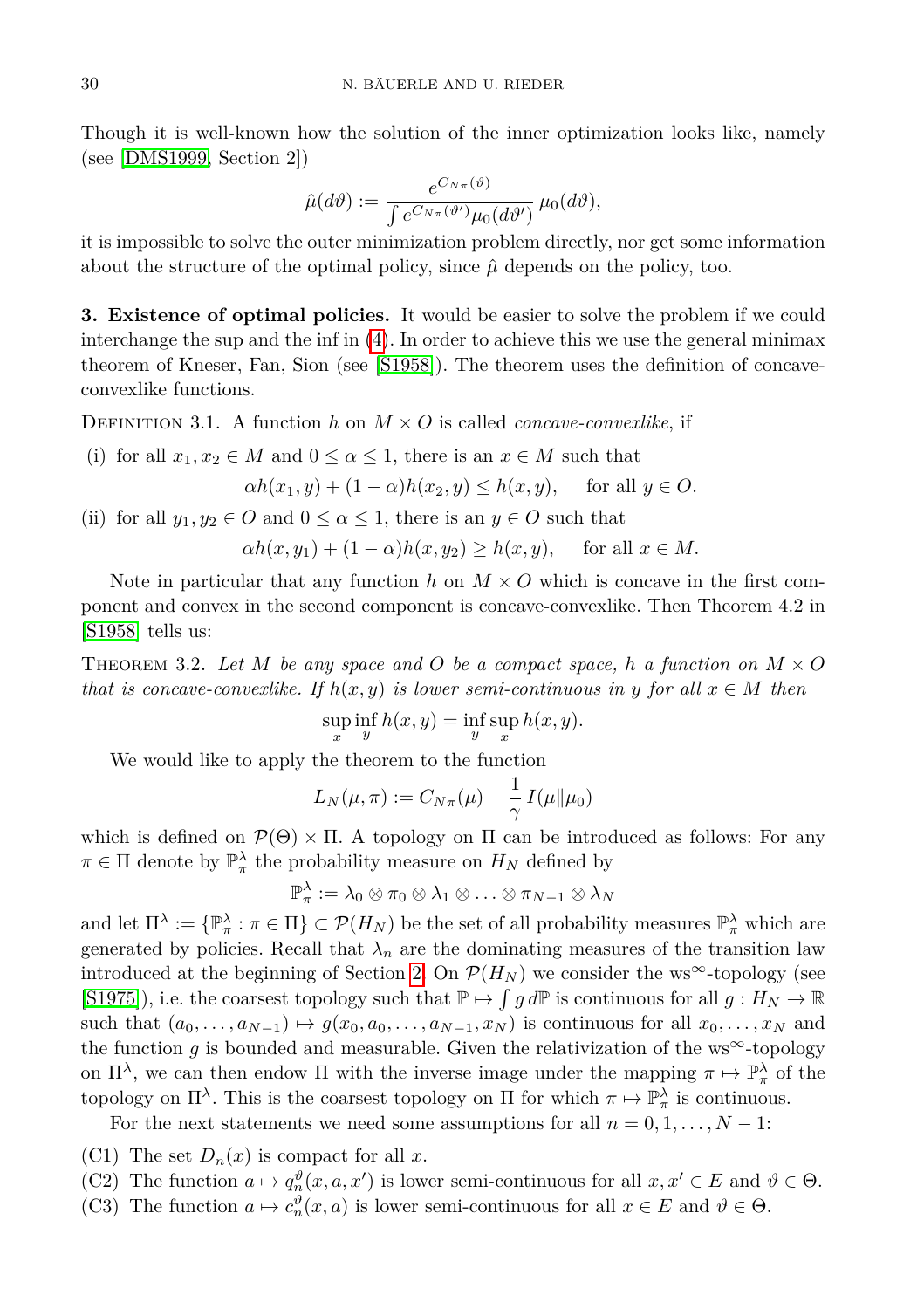Then we obtain:

<span id="page-6-0"></span>Lemma 3.3. *Under* (C1)–(C3):

- a) Π *is compact.*
- b) *The mapping*  $\pi \mapsto L_N(\mu, \pi)$  *is lower semi-continuous on*  $\Pi$  *for all*  $\mu \in \mathcal{P}(\Theta)$ *. Further, for all*  $\pi_1, \pi_2 \in \Pi$  *and*  $\alpha \in (0,1)$  *there exists a policy*  $\pi \in \Pi$  *such that*  $L_N(\mu, \pi) =$  $\alpha L_N(\mu, \pi_1) + (1 - \alpha)L_N(\mu, \pi_2)$  *for all*  $\mu \in \mathcal{P}(\Theta)$ *.*
- c)  $\mathcal{P}(\Theta)$  *is convex and*  $\mu \mapsto L_N(\mu, \pi)$  *is concave on*  $\mathcal{P}(\Theta)$ *.*

Note that b) and c) immediately imply that  $L_N$  is concave-convexlike.

## *Proof.*

a) This is Corollary 7.3 b) in [\[S1979\]](#page-14-10).

b) follows from Corollary 7.3 a) in [\[S1979\]](#page-14-10). It suffices to show that  $C_{N\pi}(\mu)$  is lower semi-continuous on Π. In order to see how our assumptions are needed we give the following sketch of the proof. First note that

$$
C_{N\pi}(\vartheta) = \int \left( \sum_{n=0}^{N-1} c_n^{\vartheta} (X_n, A_n) + g_N^{\vartheta} (X_N) \right) d\mathbb{P}_{\pi}^{\vartheta}
$$
  
= 
$$
\int \left( \sum_{n=0}^{N-1} \tilde{c}_n^{\vartheta} (X_0, A_0, \dots, X_n, A_n) + \tilde{g}_N^{\vartheta} (X_0, A_0, \dots, X_N) \right) d\mathbb{P}_{\pi}^{\lambda} =: \tilde{C}_N(\mathbb{P}_{\pi}^{\lambda}, \vartheta)
$$

where

$$
\tilde{c}_n^{\vartheta}(h_n, a_n) := c_n^{\vartheta}(x_n, a_n) q_n^{\vartheta}(x_{n-1}, a_{n-1}, x_n) \cdots q_0^{\vartheta}(x_0)
$$
  

$$
\tilde{g}_N^{\vartheta}(h_N) := g_N^{\vartheta}(x_N) q_{N-1}^{\vartheta}(x_{N-1}, a_{N-1}, x_N) \cdots q_0^{\vartheta}(x_0).
$$

We set  $\tilde{C}_N(\mathbb{P}_\pi^{\lambda}, \mu) := \int \tilde{C}_N(\mathbb{P}_\pi^{\lambda}, \vartheta) \mu(d\vartheta) = C_{N\pi}(\mu)$ . To show that  $\mathbb{P} \mapsto \tilde{C}_N(\mathbb{P}, \mu)$  is lower semi-continuous on  $\Pi^{\lambda}$  in the ws<sup>∞</sup>-topology we first assume without loss of generality that  $c_n^{\vartheta} \geq 0$ . By (C2) and (C3)  $\tilde{c}_n^{\vartheta}$  depends lower semi-continuously on the actions. Hence  $\tilde{c}_n^{\vartheta}$ can be written as an increasing sequence of functions which are bounded and continuous in the actions. Thus  $\mathbb{P} \to \tilde{C}_N(\mathbb{P}, \mu)$  is lower semi-continuous as the limit of an increasing sequence of bounded, continuous functions. The lower semi-continuity of  $C_{N_{\pi}}(\mu)$  on  $\Pi$ follows since  $\pi \mapsto \mathbb{P}^{\lambda}_{\pi}$  is continuous.

Note that for the second statement it is important to work with randomized policies.

c) The convexity of the set is obvious. Concavity of the mapping can also be shown: For this purpose let  $\mu_i \ll \mu_0$ ,  $i = 1, 2$ . According to the Radon–Nikodym theorem  $\mu_i$ have densities with respect to  $\mu_0$ , say  $\mu_i = \int g_i d\mu_0$ . Hence for  $\alpha \in (0,1)$  the measure  $\mu := \alpha \mu_1 + (1 - \alpha)\mu_2$  has density  $\alpha g_1 + (1 - \alpha)g_2$  with respect to  $\mu_0$  and we consider

$$
I(\mu||\mu_0) = \int \ln \big( \alpha g_1(\vartheta) + (1-\alpha) g_2(\vartheta) \big) (\alpha g_1(\vartheta) + (1-\alpha) g_2(\vartheta)) d\vartheta.
$$

Since  $x \mapsto x \ln(x)$  is convex for  $x > 0$ , we deduce that  $\mu \mapsto -\frac{1}{\gamma} I(\mu \| \mu_0)$  is concave. Since  $\mu \mapsto C_{N_{\pi}}(\mu)$  is linear, the statement follows.

This concludes the proof. ■

<span id="page-6-1"></span>Consequently, under  $(C1)$ – $(C3)$  all assumptions of Theorem [3.2](#page-5-1) are now satisfied and we obtain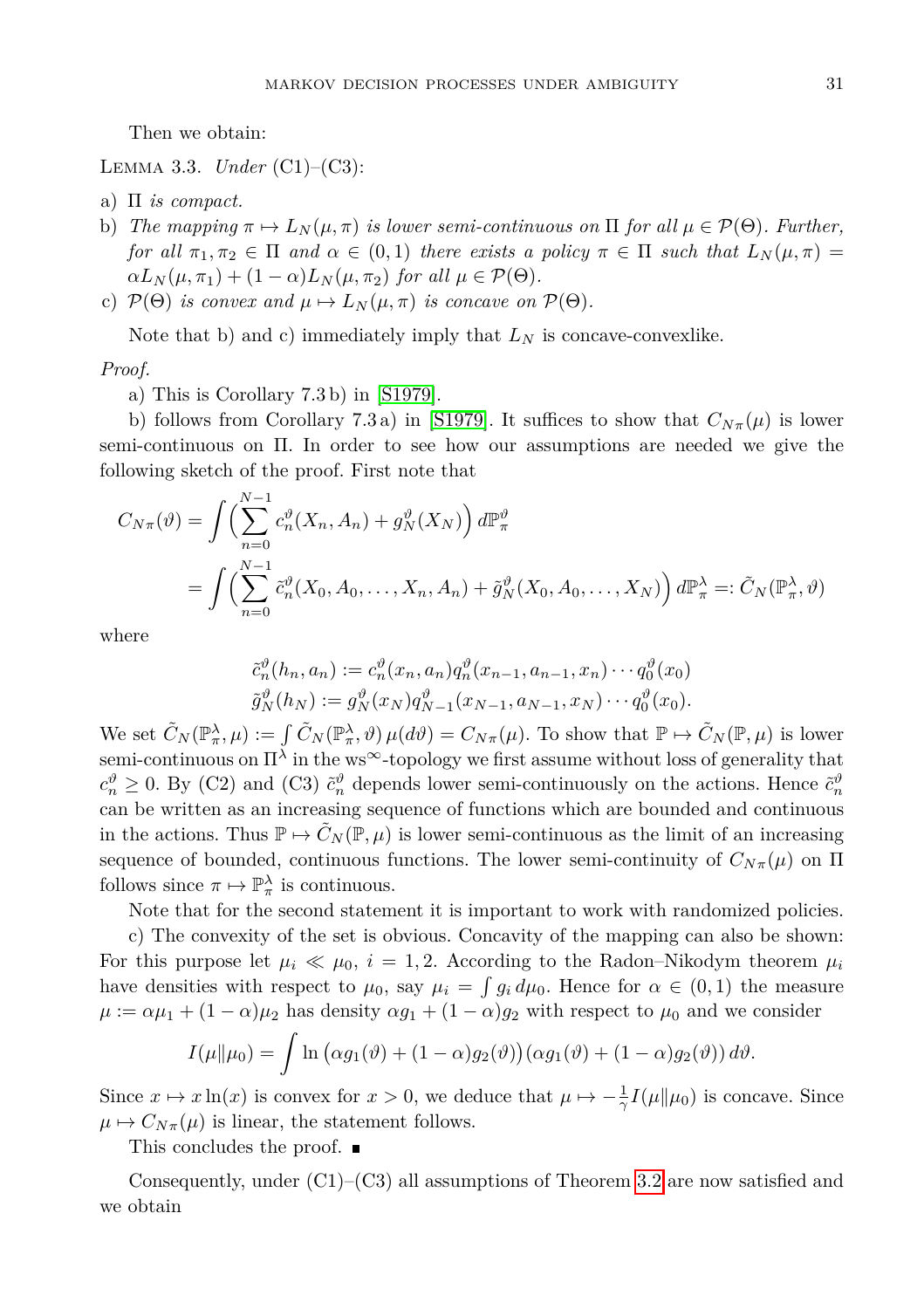Theorem 3.4. *Under assumptions* (C1)–(C3) *we have*:

a) min *and* sup *can be interchanged, i.e.*

$$
\min_{\pi} \sup_{\mu \in \mathcal{P}(\Theta)} L_N(\mu, \pi) = V_N = \sup_{\mu \in \mathcal{P}(\Theta)} \min_{\pi} L_N(\mu, \pi).
$$

b) *There exists an optimal policy*  $\pi^*$  *for* [\(3\)](#page-3-2), *i.e.*  $V_N(\pi^*) = V_N$ .

*Proof.* Part a) is a direct consequence of Theorem [3.2](#page-5-1) and the fact that  $L_N(\mu, \pi)$  is lower semi-continuous in  $\pi$  due to Lemma [3.3](#page-6-0) on the compact set  $\Pi$ . Part b) follows from a) since  $\pi \mapsto \sup_{\mu \in \mathcal{P}(\Theta)} L_N(\mu, \pi)$  is lower semi-continuous.

For the second main theorem we need further conditions for all  $n = 0, 1, \ldots, N - 1$ :

- (C4) The parameter space  $\Theta$  is a compact metric space (endowed with the  $\sigma$ -algebra of Borel subsets of  $\Theta$ ).
- (C5) For all  $x, x' \in E$ , the function  $(\vartheta, a) \mapsto q_n^{\vartheta}(x, a, x')$  is lower semi-continuous on  $\Theta \times D_{n-1}(x)$ .
- (C6) For all  $x \in E$ , the function  $(\vartheta, a) \mapsto c_n^{\vartheta}(x, a)$  is continuous on  $\Theta \times D_{n-1}(x)$  and the function  $\vartheta \mapsto g_N^{\vartheta}(x)$  is continuous on  $\Theta$ .

These assumptions imply that we obtain a worst prior measure (initial belief). Here we endow  $\mathcal{P}(\Theta)$  with the weak topology.

<span id="page-7-0"></span>Theorem 3.5. *In addition to* (C1) *assume that* (C4)–(C6) *are satisfied. Then*:

a) *There exists a saddle point*  $(\mu^*, \pi^*)$  *of the function*  $(\mu, \pi) \mapsto L_N(\mu, \pi)$  *and* 

$$
\min_{\pi} \max_{\mu \in \mathcal{P}(\Theta)} L_N(\mu, \pi) = L_N(\mu^*, \pi^*) = V_N = \max_{\mu \in \mathcal{P}(\Theta)} \min_{\pi} L_N(\mu, \pi).
$$

- b) *The policy*  $\pi^*$  *is an optimal policy for* [\(3\)](#page-3-2) *and*  $\pi^*$  *is an optimal Bayes policy with respect to*  $\mu^*$ , *i.e.*  $C_{N\pi^*}(\mu^*) = \inf_{\pi} C_{N\pi}(\mu^*)$ .
- c) *There exists a deterministic policy*  $f^* := (f_0^*, \ldots, f_{N-1}^*)$  *with*  $C_{Nf^*}(\mu^*) = C_{N\pi^*}(\mu^*)$ , *i.e.*  $f^*$  *is optimal for* [\(3\)](#page-3-2).

*Proof.*

a) The assumption that  $\Theta$  is compact implies that  $\mathcal{P}(\Theta)$  is weakly compact. Moreover, the mapping  $\mu \mapsto L_N(\mu, \pi)$  is upper semi-continuous in the weak topology, since  $\mu \mapsto$  $\int \mathbb{E}_{\pi}^{\vartheta}[C_{N\pi}(\vartheta)] \mu(d\vartheta)$  is continuous by our assumptions (see Corollary 8.3 in [\[S1979\]](#page-14-10) and the addendum for the lengthy proof) and the entropy function  $\mu \mapsto I(\mu||\mu_0)$  is lower semi-continuous with respect to the weak topology (see Theorem 1 in [\[P1975\]](#page-14-16)). Hence also  $\mu \mapsto \inf_{\pi} L_N(\mu, \pi)$  is upper semi-continuous and attains its supremum on  $\mathcal{P}(\Theta)$ at  $\mu^*$ . The pair  $(\mu^*, \pi^*)$  with  $\pi^*$  from Theorem [3.4](#page-6-1)b) is then a saddle point of the function  $(\mu, \pi) \mapsto L_N(\mu, \pi)$ .

Part b) follows directly from a) since  $V_N(\pi^*) = V_N$  is equivalent to  $C_{N\pi^*}(\mu^*) =$  $\inf_{\pi} C_{N_{\pi}}(\mu^*)$ . Part c) is well-known in Bayesian MDPs and follows with [\[H1970\]](#page-14-17), Theorem 15.2 together with Lemma 15.1.  $\blacksquare$ 

Theorem [3.5](#page-7-0) has the advantage that it is possible to solve the inner optimization problem  $\min_{\pi} L_N(\mu, \pi)$  explicitly. Since the entropy part does not depend on the policy  $\pi$ , only the part  $C_{N\pi}(\mu)$  is interesting and it can be solved with the established theory of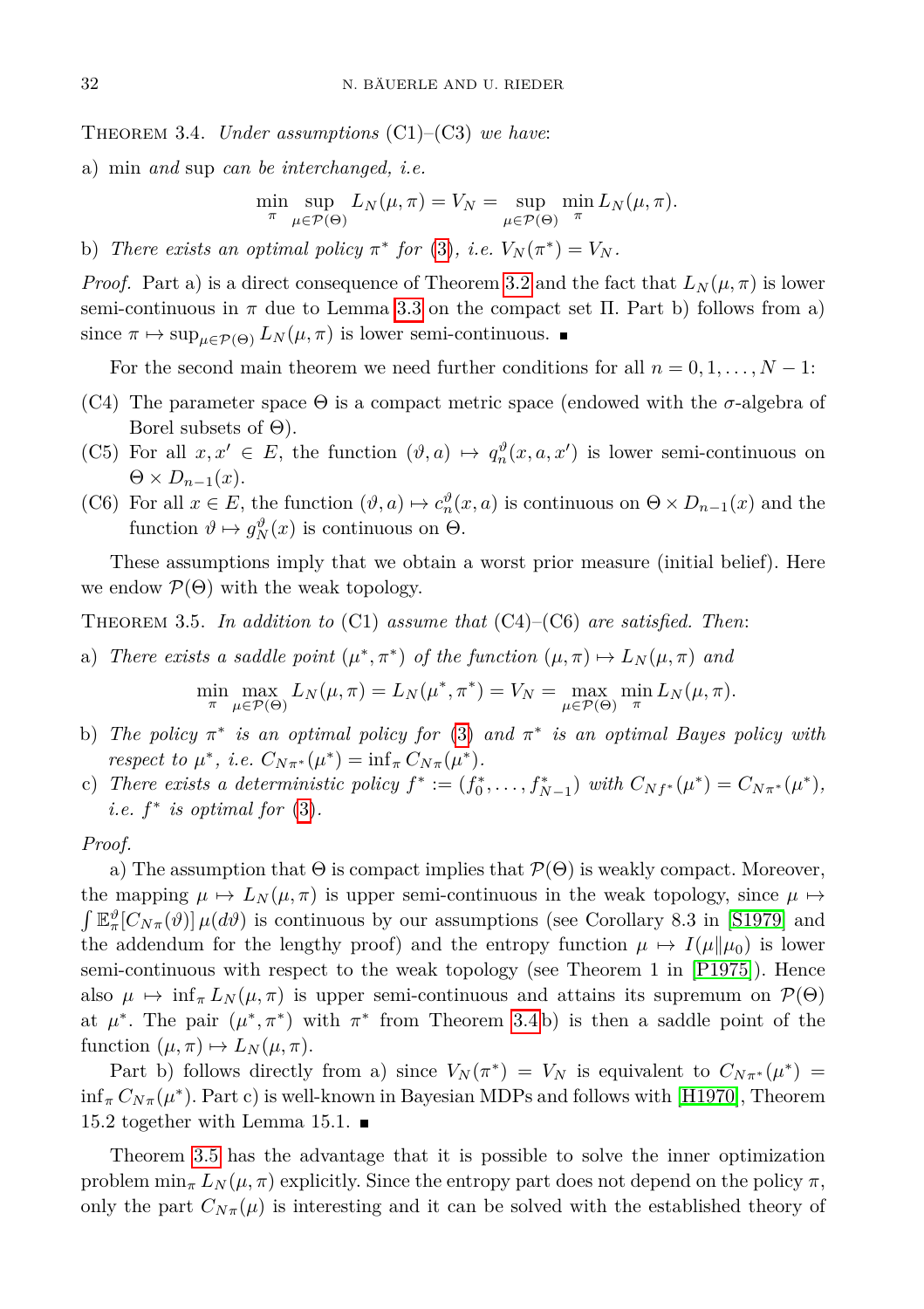Bayesian MDP (see Section [5\)](#page-9-0). Of course, the resulting optimal policy depends on  $\mu^*$ which has to be computed in a second step.

Remark. It is possible to consider MDPs with infinite time horizon in the same way, i.e. instead of  $C_{N_{\pi}}(\vartheta)$  we take

$$
C_{\infty\pi}(\vartheta) := \mathbb{E}_{\pi}^{\vartheta} \Big[ \sum_{n=0}^{\infty} c_n^{\vartheta} (X_n, A_n) \Big]
$$

and assume  $\sum_{n=0}^{\infty} \sup_{\vartheta, x, a} |c_n^{\vartheta}(x, a)| < \infty$  or a weaker convergence assumption. Then we obtain the same results as for finite-stage MDPs with agents who are ambiguity averse.

REMARK. The entropic risk measure motivates to penalize the robust MDP formulation by the deviation of the prior from the 'statistically correct' prior  $\mu_0$ . Instead of taking the relative entropy one could of course take any other distance which is convex. For example if  $\Theta \subset \mathbb{R}$ , one could take the *Bhattacharyya distance* which for probability measures  $\mu$ and  $\mu_0$  with densities  $\varphi$  and  $\varphi_0$  is defined by

$$
D_B(\mu, \mu_0) := -\log \left( \int \sqrt{\varphi(x) \varphi_0(x)} \, dx \right)
$$

and is a convex mapping in  $\mu$  for fixed  $\mu_0$ . For details see [\[B1943\]](#page-14-18).

<span id="page-8-0"></span>**4. MDP with Average Value at Risk for model ambiguity.** Instead of the entropic risk measure one may apply any other convex risk measure to penalize model ambiguity. For example convex risk measures have a representation in dual form (see [\[FS2016,](#page-14-13) Theorem 4.33]) which can be used to apply the minimax Theorem. In what follows we restrict the discussion to the Average Value at Risk since it is the most popular one in this class. We consider the same Bayesian MDP framework as in Section [2](#page-2-0) with a fixed initial belief  $\mu_0$  and define the Value at Risk at level  $\gamma \in (0,1)$  for the random variable  $\vartheta \mapsto C_{N_{\pi}}(\vartheta)$  on  $\Theta$  as

$$
\text{VaR}_{\gamma}(C_{N\pi}) := \inf \{ z \in \mathbb{R} : \mu_0(\{\vartheta \in \Theta : C_{N\pi}(\vartheta) \le z\}) \ge \gamma \}.
$$

Note that we consider the actuarial point of view here where large positive outcomes are bad and  $\gamma$  is usually close to 1. Moreover, note that  $VaR_{\gamma}(C_{N_{\pi}})$  depends on  $\mu_0$ .

When model ambiguity is measured by the Average Value at Risk, we obtain as optimization criterion

<span id="page-8-1"></span>
$$
V_N(\pi) := \frac{1}{1 - \gamma} \int_{\gamma}^{1} \text{VaR}_{\alpha}(C_{N\pi}) d\alpha,
$$
  
\n
$$
V_N := \inf_{\pi} V_N(\pi).
$$
\n(5)

Note that for a continuous random variable  $C_{N_{\pi}}$ , the Average Value at Risk is the same as Expected Shortfall and Tail Conditional Expectation. If  $\gamma \downarrow 0$  we get in the limit just the expectation and thus the classical risk neutral setting. For  $\gamma \uparrow 1$  we obtain in the limit the worst-case risk measure. Using the dual representation of Average Value at Risk (see e.g. [\[FS2016,](#page-14-13) Theorem 4.52]) this amounts to

$$
V_N = \inf_{\pi} \sup_{\mu \in \mathcal{Q}_{\gamma}} C_{N\pi}(\mu)
$$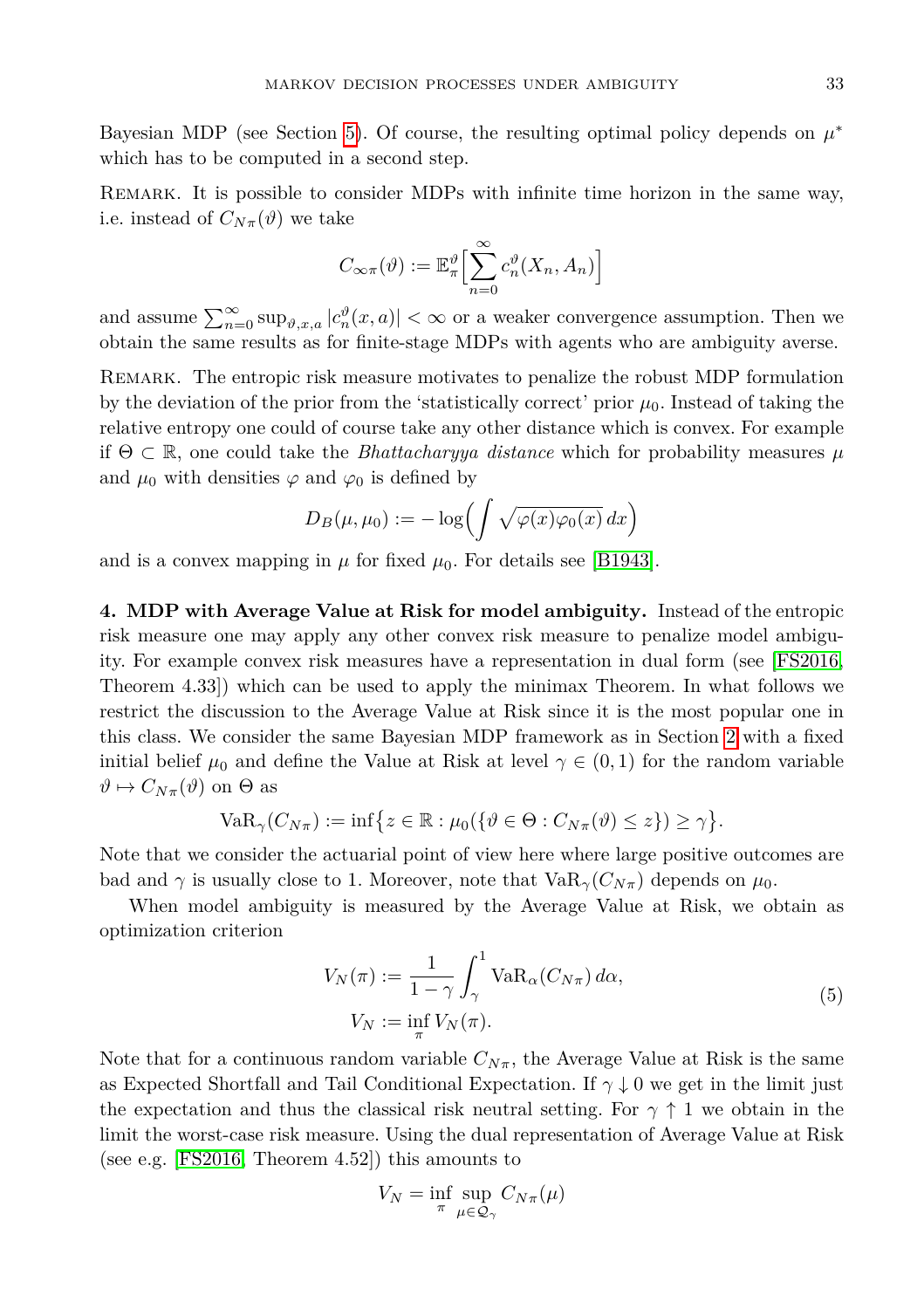with  $C_{N\pi}(\mu) := \int C_{N\pi}(\vartheta) \mu(d\vartheta)$  and

$$
\mathcal{Q}_{\gamma} := \left\{ \mu \in \mathcal{P}(\Theta) : \mu \ll \mu_0, \ \frac{d\mu}{d\mu_0} \leq \frac{1}{1 - \gamma} \right\}.
$$

The idea here is to proceed in the same way as in Section [3](#page-5-0) and use the previously established results. We obtain with some slight changes to the previous section:

<span id="page-9-1"></span>Theorem 4.1. *Under* (C1) *and* (C4)–(C6) *we have*:

a) *There exists a saddle point*  $(\mu^*, \pi^*)$  *of the function*  $(\mu, \pi) \mapsto C_{N\pi}(\mu)$  *and* 

$$
\min_{\pi} \max_{\mu \in \mathcal{Q}_{\gamma}} C_{N\pi}(\mu) = C_{N\pi^*}(\mu^*) = V_N = \max_{\mu \in \mathcal{Q}_{\gamma}} \min_{\pi} C_{N\pi}(\mu).
$$

- b) *The policy*  $\pi^*$  *is an optimal policy for* [\(5\)](#page-8-1)*, i.e.*  $V_N(\pi^*) = V_N$ *, and*  $\pi^*$  *is an optimal Bayes policy with respect to*  $\mu^*$ , *i.e.*  $C_{N\pi^*}(\mu^*) = \inf_{\pi} C_{N\pi}(\mu^*)$ .
- c) *There exists a deterministic policy*  $f^* := (f_0^*, \ldots, f_{N-1}^*)$  *with*  $C_{Nf^*}(\mu^*) = C_{N\pi^*}(\mu^*)$ *and*  $f^*$  *is optimal for* [\(5\)](#page-8-1)*, i.e.*  $V_N(f^*) = V_N$ .

*Proof.* First note that Lemma [3.3](#page-6-0) holds in the same way since  $\mathcal{Q}_{\gamma}$  is convex. The state-ments follow as in the proof of Theorem [3.5](#page-7-0) since  $\mathcal{Q}_{\gamma}$  is weakly compact (see [\[FS2016,](#page-14-13) Corollary 4.38..

<span id="page-9-0"></span>**5. Solving the Bayesian Dynamic Decision Problem.** Theorems [3.5](#page-7-0) and [4.1](#page-9-1) provide algorithms to solve MDPs with ambiguity. More precisely, the possibility to interchange min and max implies that we can first solve  $\min_{\pi} L_N(\mu, \pi)$  and  $\min_{\pi} C_{N\pi}(\mu)$  and then maximize over  $\mu$ . This inner optimization problem however is a standard Bayesian Dynamic Decision Problem which can be solved with well-known tools. We will give a sketch here. For a detailed explanation how these problems can be solved, see [\[BR2011,](#page-13-1) Section 5]. First, let  $\mu_0 \in \mathcal{P}(\Theta)$  be fixed. We consider the problem  $\inf_{\pi} C_{N_{\pi}}(\mu_0)$  =  $C_N(\mu_0)$ . Note that in order to obtain the optimal policy, we finally have to replace  $\mu_0$ by the optimal  $\mu^*$  in the solution procedure. The problem can be solved by a state space augmentation. The state which has to be considered is  $(x, \mu)$  where  $x \in E$  and  $\mu \in \mathcal{P}(\Theta)$ is the current belief (conditional distribution) about  $\vartheta$ . This belief has to be updated as follows:

$$
\mu_0(x)(C) := \frac{\int_C q_0^{\vartheta}(x) \mu_0(d\vartheta)}{\int_{\Theta} q_0^{\vartheta}(x) \mu_0(d\vartheta)}, \qquad C \in \mathcal{B}(\Theta),
$$
  

$$
\Phi_n(x, \mu, a, x')(C) := \frac{\int_C q_n^{\vartheta}(x, a, x') \mu(d\vartheta)}{\int_{\Theta} q_n^{\vartheta}(x, a, x') \mu(d\vartheta)}, \qquad C \in \mathcal{B}(\Theta), n = 1, ..., N.
$$

 $\Phi_n(x,\mu,a,x')$  gives the new belief, if the previous belief was  $\mu$ , the previous state was *x*, the new state is  $x'$  and action *a* is chosen.  $\mu_0(x)$  is the new belief directly after the observation of the first state. Thus, starting with the prior  $\mu_0$  we obtain a sequence of beliefs  $\mu_n(h_{n-1}, a_{n-1}, x_n) := \Phi_n(x_{n-1}, \mu_{n-1}(h_{n-1}), a_{n-1}, x_n)$  depending on the observations and the history of the process:  $\mu_0(x_0), \mu_1(x_0, a_0, x_1), \mu_2(h_2), \ldots$ . The state transition kernel is given by

$$
Q_n^X(B|x,\mu,a):=\int Q_n^{\vartheta}(B|x,a)\,\mu(d\vartheta),\quad B\in\mathcal{B}(E),\ n=1,\ldots,N.
$$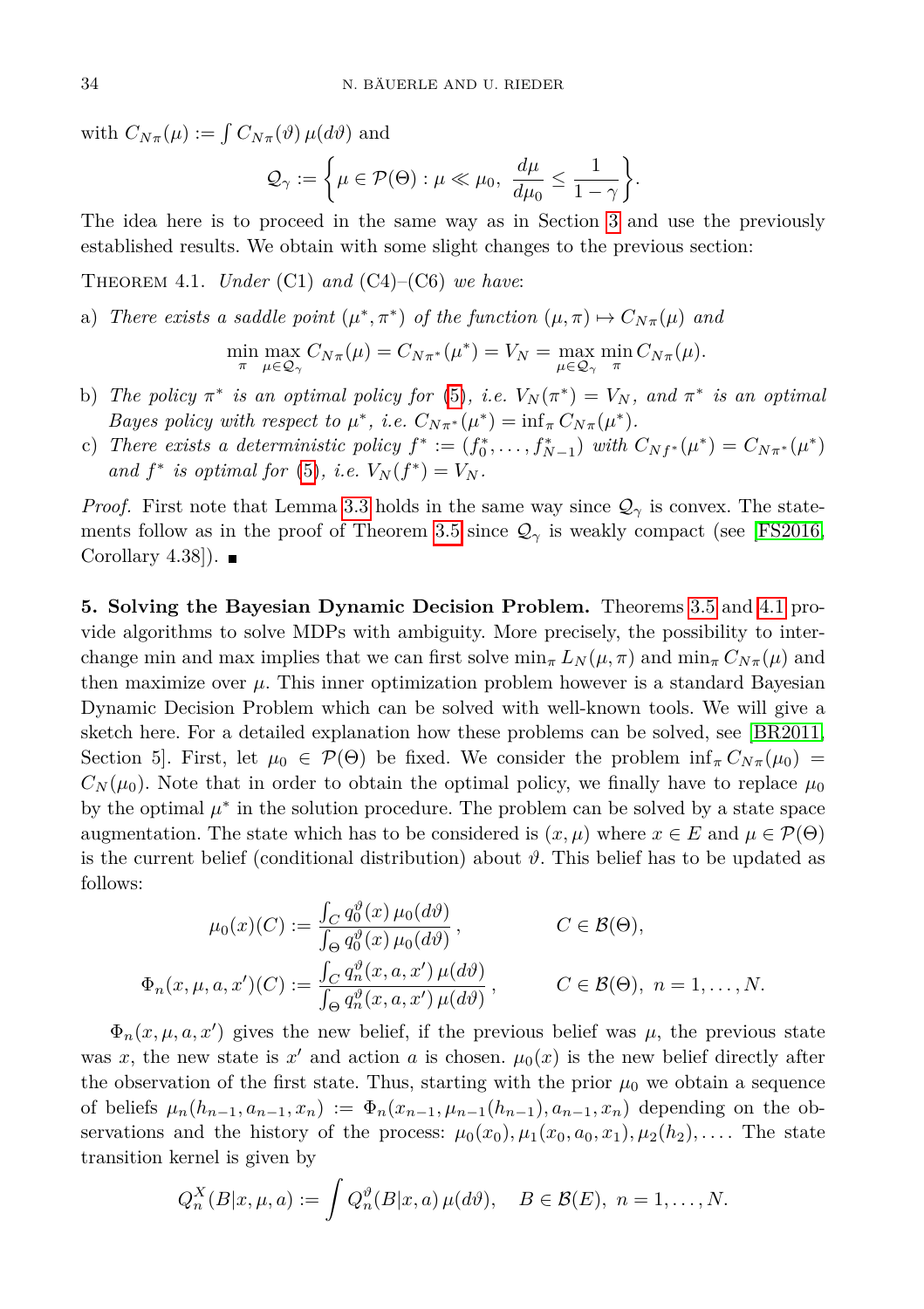Under well-known continuity and compactness assumptions (see e.g. [\[BR2011,](#page-13-1) Theorem 2.4.10]) it is then possible to show that the value

$$
C_N(\mu_0) = \int \int J_0(x, \mu_0(x)) Q_0^{\vartheta}(dx) \mu_0(d\vartheta)
$$

can be computed recursively by

$$
J_N(x,\mu) := \int g_N^{\vartheta}(x) \,\mu(d\vartheta),
$$
  
\n
$$
J_n(x,\mu) := \inf_{a \in D_n(x)} \left\{ \int_{\Theta} c_n^{\vartheta}(x,a) \,\mu(d\vartheta) + \int J_{n+1}(x', \Phi_{n+1}(x,\mu,a,x')) \, Q_{n+1}^X(dx'|x,\mu,a) \right\}
$$

for  $n = N - 1, \ldots, 0$ . If we denote by  $g_n^*$  the (deterministic) minimizer of  $J_{n+1}$  on the right-hand side of the equation for  $n = 0, 1, \ldots, N - 1$ , then the deterministic policy  $\pi^* := (f_0^*, \ldots, f_{N-1}^*)$  is optimal for the given problem with

$$
f_n^*(h_n) := g_n^*(x_n, \mu_n(h_n)), \quad h_n \in H_n, \quad n = 0, 1, \dots, N-1,
$$

i.e.  $C_{N\pi^*}(\mu_0) = C_N(\mu_0)$ .

**6. An example.** We consider the following example which is taken from [\[dG1970,](#page-14-19) Example 2, Section 12.6. A statistician observes (sequentially) a sequence of at most  $N \geq 2$ Bernoulli random variables with unknown success probability  $\vartheta$  and has to determine from this the true value of  $\vartheta$ . Suppose that  $\vartheta$  is either  $\frac{1}{3}$  or  $\frac{2}{3}$ . She has an initial belief  $\mu_0$ about the two probabilities. After each observation two actions are available: Either stop the observation process and choose a terminal decision (whether the true probability is either  $\frac{1}{3}$  or  $\frac{2}{3}$ ) or make a further observation of the Bernoulli trial. After *N* observations the statistician has to take a decision. The cost of one observation is 1 and if the decision is correct, there is no cost. For a wrong terminal decision one has to pay the amount of 10. What is the optimal Bayesian strategy? We assume that the statistician is risk averse and uses the criteria presented in this paper.

We use Theorem [3.5](#page-7-0) and Theorem [4.1,](#page-9-1) to solve these problems. We have to take as the state space the current belief about the two hypothesis. Since the parameter set is  $\Theta = \{\frac{1}{3}, \frac{2}{3}\}\$  these beliefs are only two-point distributions. In what follows we assume that the interval [0, 1] is the state space where  $\mu \in [0,1]$  is the current belief that  $\vartheta = \frac{1}{3}$  is the true parameter. The action space is  $A = \{1, 2\}$  where  $a = 1$  means to take another observation and  $a = 2$  means to stop the observation process and choose a terminal decision (which is then the hypothesis with higher belief). Note that since Θ and *A* are finite,  $(C1)$ – $(C6)$  are satisfied. In this case the cost is given by

$$
c(\mu) := \min\{10\mu, 10(1-\mu)\}.
$$

In case we decide to take another observation and the observation is a 'success' (indicated by '1') we obtain the following new belief:

$$
\Phi(\mu, 1) = \frac{\mu/3}{\mu/3 + 2(1 - \mu)/3} = \frac{\mu}{2 - \mu}.
$$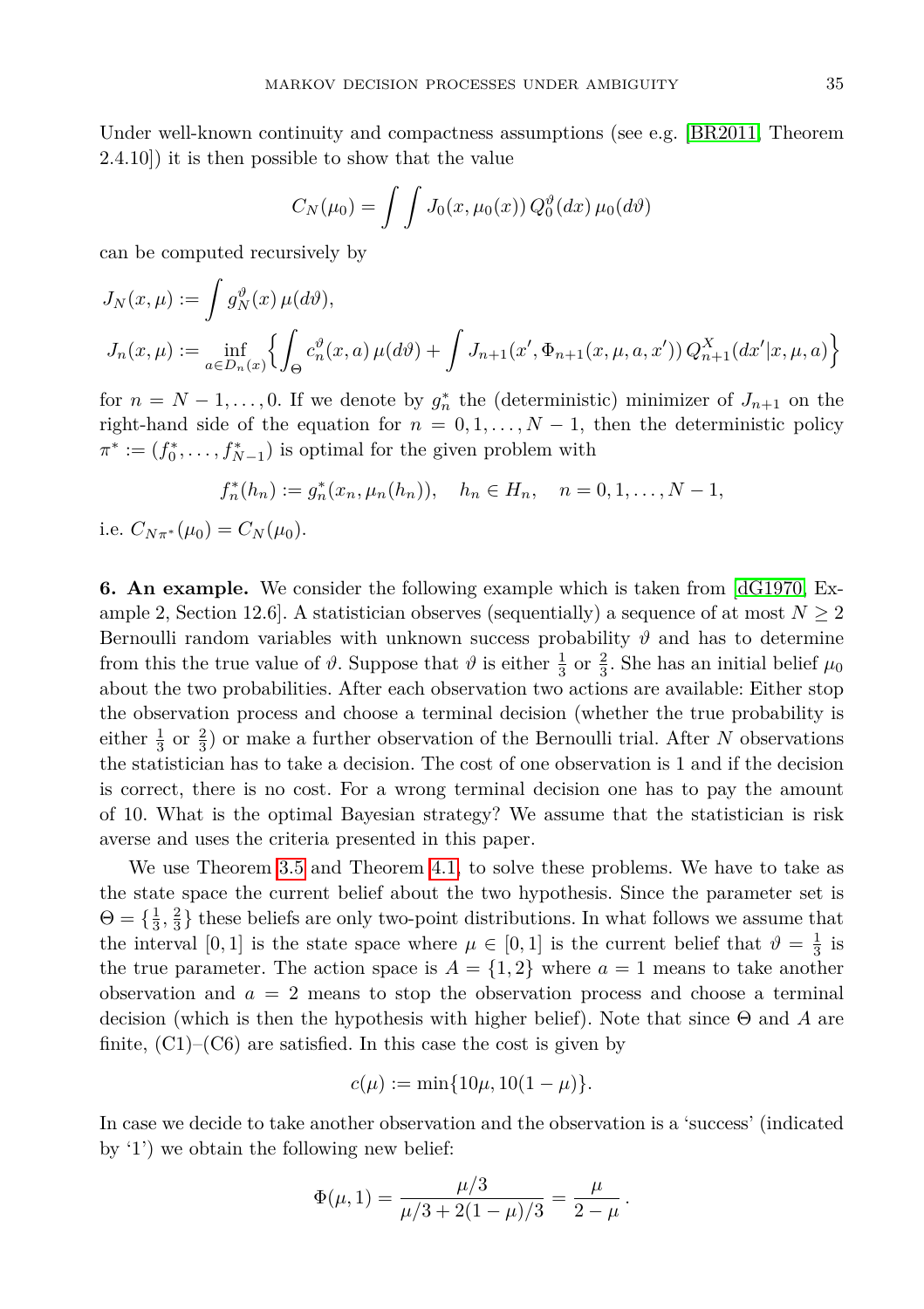In case we observe a 'failure' (indicated by '0') we obtain for the new belief

$$
\Phi(\mu,0) = \frac{2\mu/3}{2\mu/3 + (1-\mu)/3} = \frac{2\mu}{1+\mu}.
$$

Then we get from the Bayesian MDP theory the following recursion for  $n = 1, \ldots, N$ :

$$
C_0(\mu) = c(\mu),
$$
  
\n
$$
C_n(\mu) = \min \Big\{ c(\mu); 1 + \Big( \frac{1}{3}\mu + \frac{2}{3}(1-\mu) \Big) C_{n-1} \Big( \frac{\mu}{2-\mu} \Big) + \Big( 1 - \frac{1}{3}\mu - \frac{2}{3}(1-\mu) \Big) C_{n-1} \Big( \frac{2\mu}{1+\mu} \Big) \Big\}.
$$

Working through this recursion finally yields:

$$
C_0(\mu) = \begin{cases} 10\mu, & 0 \le \mu \le \frac{1}{2}, \\ 10(1-\mu), & \frac{1}{2} < \mu \le 1. \end{cases}
$$

and  $C_n = C_1$  for all  $n \in \mathbb{N}$ , where

$$
C_1(\mu) = \begin{cases} 10\mu, & 0 \le \mu \le \frac{13}{30}, \\ \frac{13}{3}, & \frac{13}{30} < \mu \le \frac{17}{30}, \\ 10(1-\mu), & \frac{17}{30} < \mu \le 1. \end{cases}
$$

The optimal decision at the beginning is to take another observation  $(a = 1)$  if  $\mu \in (\frac{13}{30}, \frac{17}{30})$ , otherwise take a terminal decision  $(a = 2)$  immediately. After one observation the statistician will always take a terminal decision.

**6.1. Problem with entropic risk measure.** When we want to solve the problem with risk aversion against ambiguity measured by the entropic risk measure, we have to consider the following problem for  $N \geq 1$  where  $\mu_0 \in (0,1)$  is the initial belief

$$
V_N = \sup_{0 < \mu < 1} \Big\{ C_1(\mu) - \frac{1}{\gamma} I(\mu \| \mu_0) \Big\}.
$$

Using the fact that the function  $C_1$  is symmetric, i.e.  $C_1(\mu) = C_1(1 - \mu)$ , this boils down to

$$
V_N = \max \left\{ \sup_{0 < \mu < \frac{13}{30}} \left\{ 10\mu - \frac{1}{\gamma} \left( \mu \ln \left( \frac{\mu}{\mu_0} \right) + (1 - \mu) \ln \left( \frac{1 - \mu}{1 - \mu_0} \right) \right) \right\};
$$
  

$$
\sup_{\frac{13}{30} < \mu \le \frac{1}{2}} \left\{ \frac{13}{3} - \frac{1}{\gamma} \left( \mu \ln \left( \frac{\mu}{\mu_0} \right) + (1 - \mu) \ln \left( \frac{1 - \mu}{1 - \mu_0} \right) \right) \right\}.
$$

<span id="page-11-0"></span>When the statistician is risk averse with parameter  $\gamma = 0.1$  and has initial belief  $\mu_0 = 0.1$ about the hypothesis  $\vartheta = \frac{1}{3}$  she will rather solve the Bayesian MDP with  $\mu^* = 0.232$ . Observe that  $\mu = \frac{1}{2}$  is the most risk averse choice of the prior. In Figure [1](#page-11-0) the optimal  $\mu^*$  is plotted as a function of the risk aversion  $\gamma$  for different  $\mu_0$ . Note that

$$
V_N = C_1(\mu^*) - \frac{1}{\gamma} I(\mu^* \| \mu_0) \quad \text{if } \gamma > 0
$$
  

$$
V_N = C_1(\mu_0) \qquad \text{if } \gamma = 0.
$$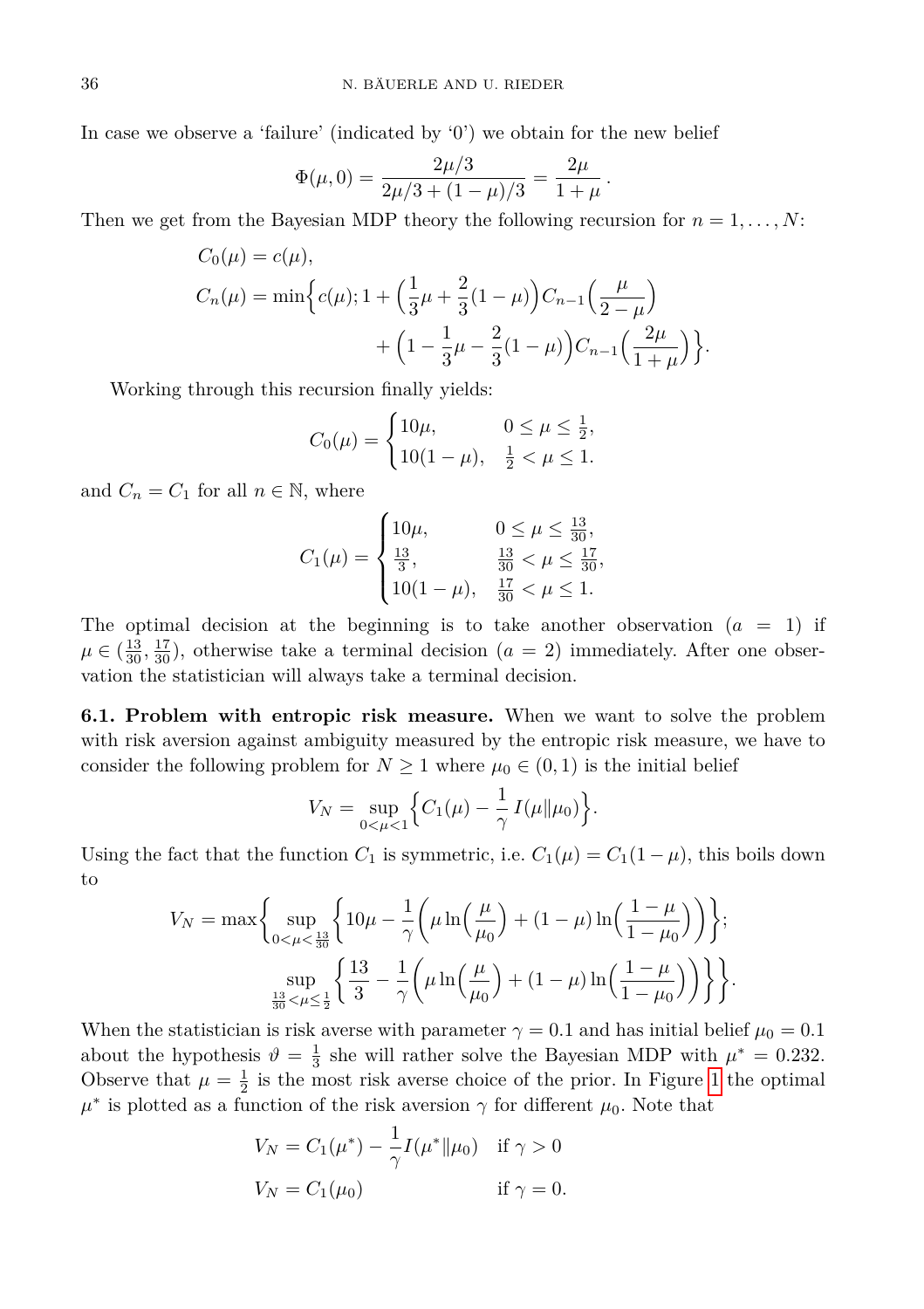

Fig. 1.  $\mu^*$  as a function of  $\gamma$  for different  $\mu_0$ 

What we observe in the example is that

- (i) For  $\mu_0 \in [0, \frac{1}{2}]$  we have  $\mu_0 \le \mu^* \le \frac{1}{2}$ .
- (ii)  $\lim_{\gamma \downarrow 0} \mu^*(\gamma) = \mu_0.$
- (iii)  $\lim_{\gamma \uparrow \infty} \mu^*(\gamma) \in [\frac{13}{30}, \frac{1}{2}].$

The interpretation of (i) is that a risk averse statistician will always shift the statistically correct prior in direction of the uniform distribution. The case  $\lim_{\gamma\downarrow 0}$  is in the limit the classical Bayesian MDP with original prior  $\mu_0$ . The case lim<sub>γ↑∞</sub> corresponds to the robust optimization where the most unfavourable prior is chosen. In this example the most unfavourable prior is any prior in the interval  $\left[\frac{13}{30}, \frac{1}{2}\right]$  since this requires another observation.

**6.2. Problem with Average Value at Risk.** We can also consider this example with the ambiguity measured by the Average Value at Risk. Here we have to solve

$$
\max_{\mu \in \mathcal{M}_{\gamma}} C_1(\mu), \quad \mathcal{M}_{\gamma} := \left\{ \mu \in (0,1) : \frac{\mu}{\mu_0} \le \frac{1}{1-\gamma}, \frac{1-\mu}{1-\mu_0} \le \frac{1}{1-\gamma} \right\}.
$$

The set  $\mathcal{M}_{\gamma}$  corresponds to  $\mathcal{Q}_{\gamma}$ . The maximum point  $\mu^*$  as a function of  $\gamma$  and  $\mu_0 \leq \frac{1}{2}$ is given by (in case on non-uniqueness we give the whole range of optimal values)

$$
\mu^* = \begin{cases} \frac{\mu_0}{1 - \gamma}, & \gamma \le 1 - \frac{30}{13} \mu_0 \\ \left(\frac{13}{30}, \frac{\mu_0}{1 - \gamma}\right), & \gamma \in \left(1 - \frac{30}{13} \mu_0, 1 - \frac{30}{17} \mu_0\right) \\ \left(\frac{13}{30}, \frac{17}{30}\right), & \gamma \ge 1 - \frac{30}{17} \mu_0. \end{cases}
$$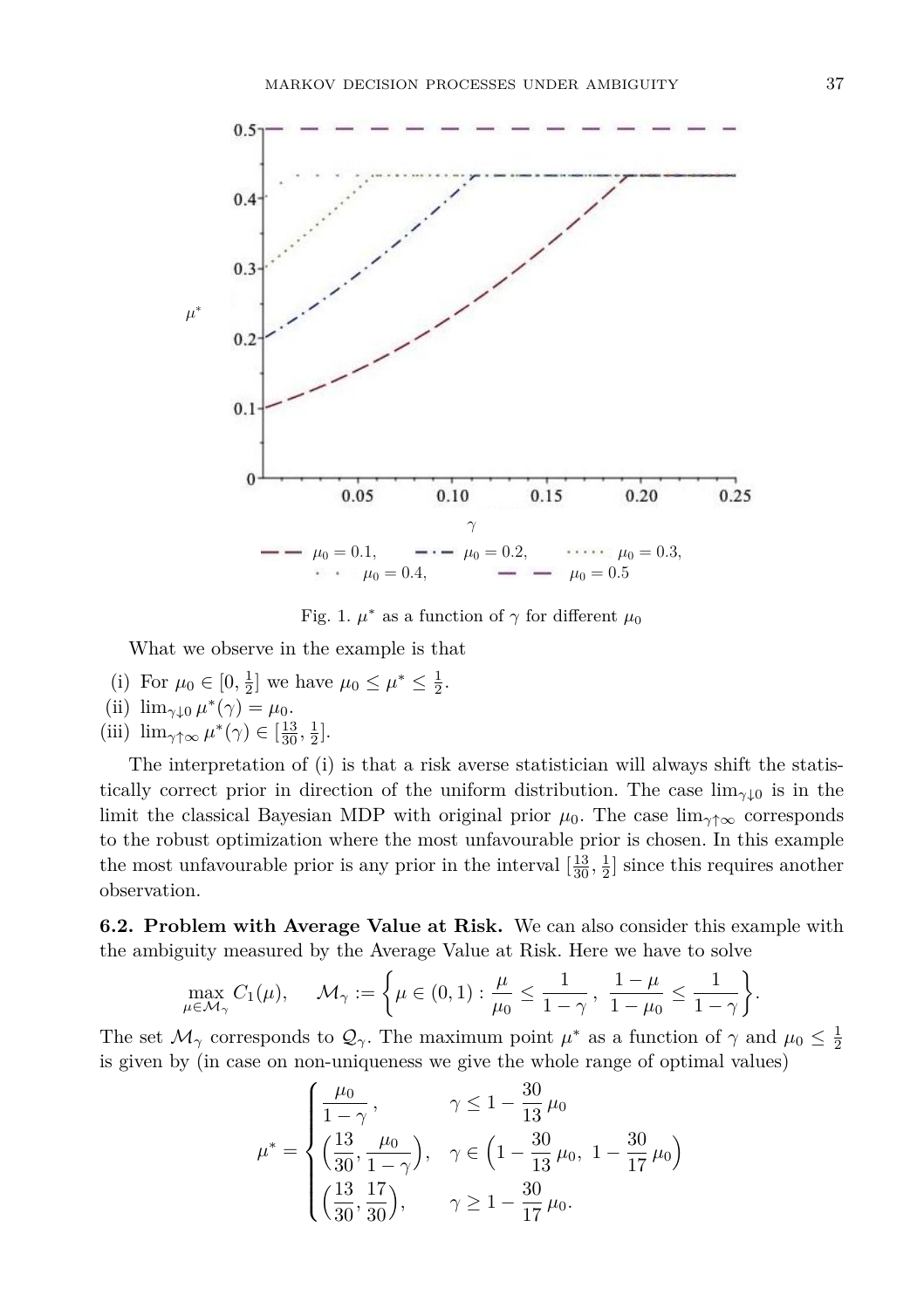<span id="page-13-2"></span>Due to symmetry reasons we restrict again to the case  $\mu_0 \leq \frac{1}{2}$ . In Figure [2](#page-13-2) the optimal  $\mu^*$ is plotted as a function of  $\gamma$  for different  $\mu_0$ . Note that



Fig. 2.  $\mu^*$  as a function of  $\gamma$  for different  $\mu_0$ 

We again observe in this case that

- (i) For  $\mu_0 \in [0, \frac{1}{2}]$  we have  $\mu_0 \le \mu^* \le \frac{1}{2}$ .
- (ii)  $\lim_{\gamma \downarrow 0} \mu^*(\gamma) = \mu_0.$
- (iii)  $\lim_{\gamma \uparrow 1} \mu^*(\gamma) \in \left[\frac{13}{30}, \frac{1}{2}\right]$ .

Though in this case the interpretation of *γ* is different, the general behaviour of the optimal  $\mu^*$  is the same.

**7. Conclusion.** In this paper we present a proposal to deal with model ambiguity for MDPs. Using a dual representation and a general minimax theorem we are able to solve the ambiguity problem. The solution procedure is illustrated by an example taken from statistical decision theory. The approach is closely related to robust MDPs.

## **References**

- <span id="page-13-0"></span>[\[BO2011\]](http://dx.doi.org/10.1007/s00186-011-0367-0) N. Bäuerle, J. Ott, *Markov decision processes with average-value-at-risk criteria*, Math. Methods Oper. Res. 74 (2011), 361–379.
- <span id="page-13-1"></span>[\[BR2011\]](http://dx.doi.org/10.1007/978-3-642-18324-9) N. Bäuerle, U. Rieder, *Markov Decision Processes with Applications to Finance*, Springer, Heidelberg, 2011.